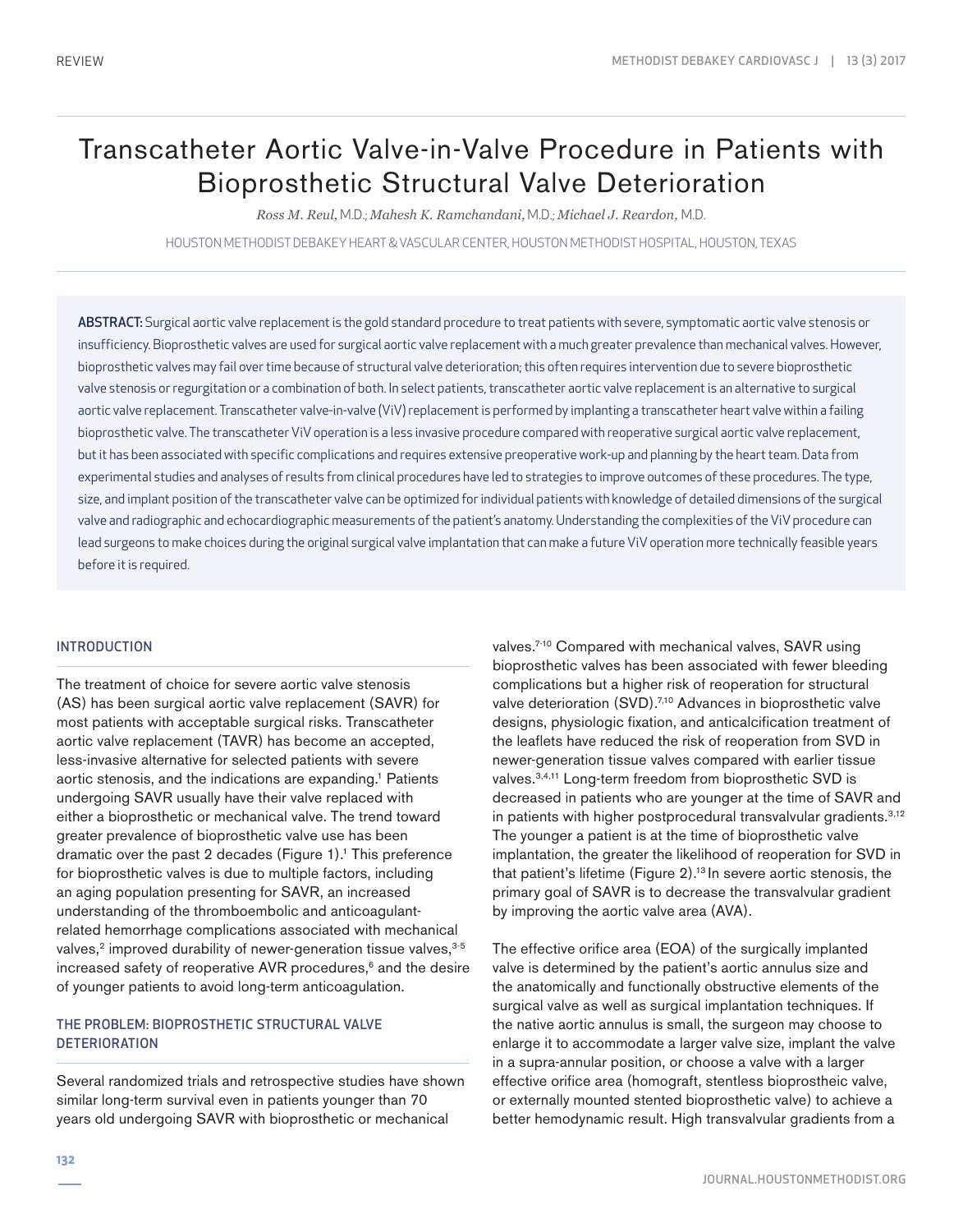

*Figure 1.*

Percentage use of bioprosthetic valves vs mechanical valves from 1997 through 2006. Bioprosthetic valve use increased progressively during 10 years. Asterisk indicates  $P < 0.0001$ . Reprinted with permission.<sup>1</sup>

lower EOA indexed to the patient have been shown to negatively impact left ventricular mass regression, survival, quality of life, and bioprosthetic valve durability following SAVR.<sup>14-18</sup>

While reoperative SAVR can often be performed safely,<sup>19,20</sup> many patients are elderly and have medical comorbidities that can significantly increase the risks of mortality or major morbidity following redo SAVR.<sup>21,22</sup> Age greater than 80 years, coronary artery disease, prior bypass surgery with patent left internal mammary artery near the sternum, low ejection fraction, congestive heart failure, frailty, poor conditioning, calcified ascending aorta, and renal failure can severely affect the early and long-term survival and recovery from redo SAVR.

#### TRANSCATHETER AORTIC VALVE REPLACEMENT

TAVR for native aortic stenosis has been shown to improve survival compared with best medical practice in patients deemed inoperable for SAVR.<sup>23,24</sup> Randomized trials have also proven noninferiority of TAVR compared with SAVR for patients at high risk<sup>25,26</sup> and, more recently, at intermediate risk for SAVR.27,28 Randomized trials comparing TAVR with SAVR in low-risk patients are currently enrolling patients. At present, TAVR is performed using self-expanding or balloonexpandable valves. Commercially available self-expanding valves use a nitinol frame and include the Medtronic CoreValve (Medtronic, Inc.) and the newer-generation Medtronic Evolut™ R and Pro valves, which have the ability to be recaptured and redeployed to optimize positioning. The commercially available balloon-expandable valves include the Edwards SAPIEN valves (Edwards Lifesciences Corporation). The early-generation Edwards SAPIEN valve was mounted on a larger catheter and sheath system that often required transapical access.

The newer-generation SAPIEN XT is constructed of bovine pericardial leaflets with a cobalt chromium frame that allows a smaller-diameter catheter. The third-generation SAPIEN 3 valve is designed for more stable deployment and has a skirt around its base to decrease the incidence of paravalvular leak (PVL). Increased operator experience and technical advancements in transcatheter valve and delivery system designs have rapidly improved outcomes of TAVR procedures.<sup>29,30</sup>

# THE TRANSCATHETER VALVE-IN-VALVE CONCEPT

The idea of deploying a TAVR valve within a failing bioprosthetic valve, referred to as TAVR "Valve-in-Valve" (ViV), was inevitable given the clinical success of TAVR in native aortic valve stenosis and the high risk for reoperation in a growing population of patients with bioprosthetic SVD. In 2007, the technical feasibility of ViV was studied in pigs using transapical access to deploy 23-mm Cribier-Edwards transcatheter valves into Carpentier-Edwards valves in the aortic and mitral positions.<sup>31</sup> In 2010, the hemodynamic function of TAVR was studied in vitro in a series of experiments implanting 23-mm SAPIEN valves in variously sized Carpentier-Edwards PERIMOUNT valves<sup>32,33</sup> and, later, 23- and 26-mm Evolut R valves in variously sized Hancock II valves.<sup>34</sup> The data revealed important information to help determine the optimum valve size and depth of implantation for clinical TAVR ViV procedures. The first clinical transcatheter ViV case was reported by Wenaweser et al. in 2007 using a self-expanding Medtronic CoreValve,<sup>35</sup> and individual case



*Figure 2.*

Lifetime risk of reoperation as a function of age at surgical aortic valve replacement. Reprinted with permission.13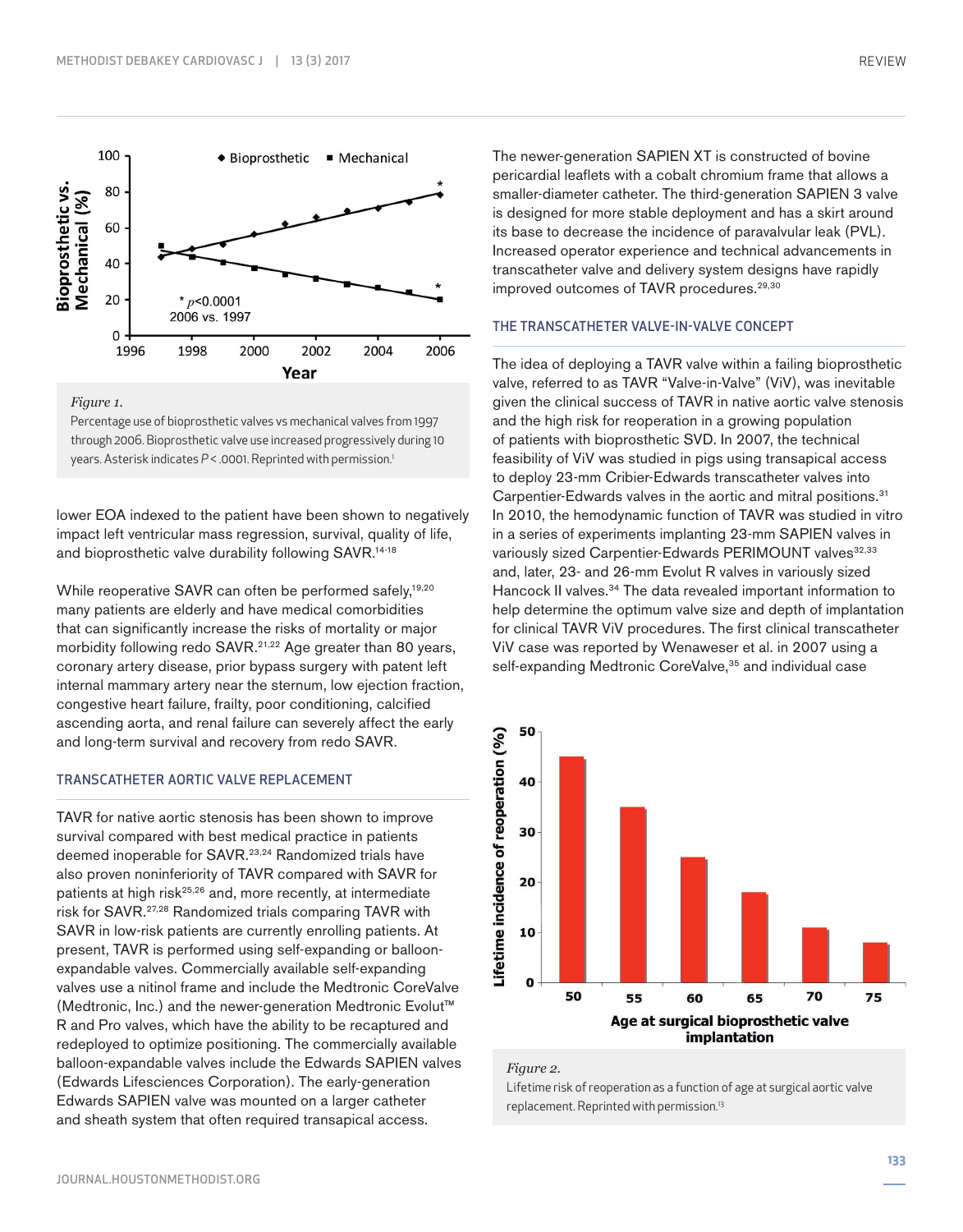reports followed.36-42 Several case series and registries of ViV operations have been reported in the past 7 years.<sup>43-48</sup>

Increased use of the off-label ViV technique has presented more lessons and a greater understanding of the procedure's complexity. The heterogeneity of each bioprosthetic valve type and size, modes of failure (calcification vs leaflet tear, tissue valve stenosis vs regurgitation), valve position (aortic, mitral, tricuspid, pulmonary), type of transcatheter heart valve (THV) implanted, delivery system access, and depth of implant can all dramatically alter the procedural success and outcomes. As of 2015, transcatheter ViV has been approved by the U.S. Food and Drug Administration (FDA) for use in the aortic position for both the CoreValve and SAPIEN XT valves.<sup>49</sup>

## STENTED BIOPROSTHETIC VALVES

A thorough understanding of the design and structure of bioprosthetic valves is critical to the procedural success of implanting the best available valve into an optimum position within the failing surgical valve. Bioprosthetic valves are either stented or stentless. Stented bioprosthetic valves are constructed of a sewing ring around a base, with three struts that act as a scaffold to support the tissue leaflets. The xenograft leaflets are fashioned from bovine pericardium or porcine valve leaflets that often have an anticalcification treatment and are fixed internally or externally to the struts. The sewing ring is made of fabric of varying thickness and internal support. The struts are composed of metal alloy or plastic material of varying thickness, rigidity, and heights to support the leaflets throughout the cardiac cycle (Figure 3).<sup>13</sup> The labelled size of the bioprosthetic valve refers to the external diameter of the sewing ring that corresponds to the landing zone of the native valve annulus measured by the surgeon at the time of initial implant. More important for ViV procedures is the bioprosthetic valve's actual internal diameter, which takes into account the internal diameter of the sewing ring, the struts, and the leaflets. The internal diameters of many commercially available bioprosthetic valves can be found from various industry sources and must always be measured meticulously by computerized tomography (CT) imaging and echocardiography. Different valve types have various radiopaque elements that can help align the THV for accurate depth and positioning during ViV procedures.

# STENTLESS BIOPROSTHETIC VALVES

Stentless valves are used in the aortic and pulmonary valve positions either in a subcoronary position or as a full root replacement. The lack of struts to support the leaflets allows for a greater effective orifice area. Stentless valves are often used in a small aortic annulus to avoid patient-prosthesis mismatch

or in root replacement to treat aortic root aneurysm, dissection, or infection. The subcoronary technique usually involves attaching the sewing ring to the annulus and sewing the valve directly into the sinuses of Valsalva. The full root replacement requires reattaching the coronary arteries as buttons into the root above the valve leaflets. The lack of radiopaque markers in stentless valves makes it difficult to image for positioning when performing ViV. The coronary arteries can be in close proximity to the annulus, and the space between the THV stent and the sinuses of Valsalva is not protected by the struts (as it is in stented valves), making the coronary arteries more vulnerable to potential obstruction by the stentless valve leaflets or the THV itself.

The mode of failure of stentless valves is often aortic regurgitation from malcoaptation of the leaflets or leaflet tears. Calcification may occur more in the aortic root than in the leaflets. The sewing ring can anchor the THV but often not as reliably as the more rigid stented valves. Careful measurements and preoperative planning are required to avoid malpositioning, valve embolism or migration, and coronary obstruction. The implant position usually requires expert echocardiographic imaging intraoperatively since fluoroscopy may not be as reliable due to a lack of calcification and radiopaque markers, and aortic regurgitation can make angiographic imaging of the leaflets difficult.<sup>50</sup> Studies have reported successful ViV implantation with stentless valves using either balloon-expandable<sup>42,51</sup> or self-expandable THV.<sup>52,53</sup> Due to the concern for adequate anchoring, oversizing the THV for ViV in stentless valves has been suggested as long as the leaflets are not too bulky and the coronary artery heights are acceptable for the oversized THV.<sup>51</sup>

# ACCESS FOR THE DEPLOYMENT SYSTEM

Vascular and access site complications during or after TAVR have decreased dramatically over the past decade. Operator experience and anticipating complications have both played a major role in improving procedural safety. Careful examination of the preoperative CT and angiography has allowed operators to predict potential complications and adjust the transfemoral strategy for alternative access. Newer valve innovations allowing smaller-diameter delivery systems have greatly decreased the reliance on the transapical approach for balloon-expandable THV. While transapical access allows a more direct approach to the aortic and mitral valves—with the stability of the "valve-ona-stick" as opposed to the relative instability of the long, flexible wires—it requires a minithoracotomy and direct ventriculotomy.

Alternative access options have also decreased the prevalence of direct iliac artery or "chimney" iliac artery graft access that requires retroperitoneal or transabdominal surgery in patients with severe iliofemoral disease. Transfemoral artery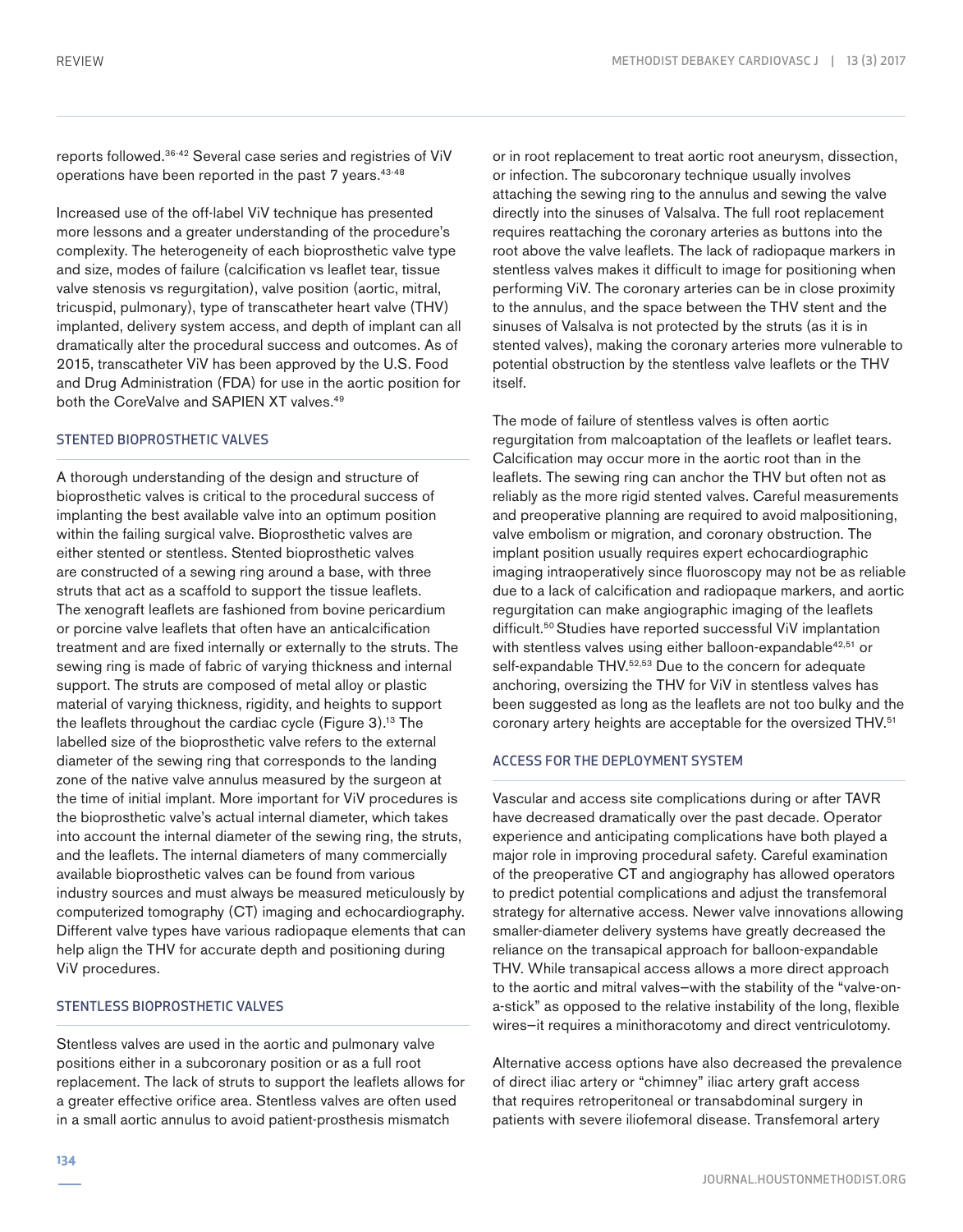

with percutaneous access is currently the most common approach for TAVR and ViV. TAVR has been performed successfully using direct aortic, subclavian artery (with or without a Dacron graft), or carotid artery access. ViV in the aortic position also most commonly employs percutaneous transfemoral access. Alternative access for aortic ViV has been via transapical, direct aortic,<sup>54</sup> subclavian, or carotid artery approaches.<sup>53</sup> ViV for bioprosthetic valves in the mitral position can be done directly with transapical access or via the femoral<sup>55</sup> or internal jugular vein crossing the interatrial

septum. Access for ViV in the tricuspid or pulmonary valve positions is usually via the femoral vein, but the internal jugular vein can be useful depending on the angle of the orientation of the tricuspid valve.

## TRANSCATHETER HEART VALVES FOR AORTIC VALVE-IN-VALVE PROCEDURES

Aortic ViV procedures are most often performed with the balloon-expandable Edwards SAPIEN XT or S3 valves or the self-expandable Medtronic CoreValve or Evolut R valves. The Medtronic CoreValve and Edwards SAPIEN XT valve have

# *Figure 3.*

Radiographic appearances of various stented bioprosthetic valves. (A) The Hancock standard valve has a radiopaque Haynes alloy flat base ring. (B) The Hancock Modified Orifice valve has a radiopaque flat base ring (Haynes alloy) and metal eyelets (Haynes alloy) located at the apices of each stent post. (C) The Medtronic Hancock II valve has a radiopaque saddle-shaped base ring (Haynes alloy) and metal eyelets (Haynes alloy) located at the apices of each stent post. (D) The Medtronic Mosaic valve has radiopaque metal eyelets only. (E) The Carpentier-Edwards (CE) Porcine Standard valve has a radiopaque continuous wire form (Elgiloy Specialty Metals) that outlines the stent posts (U-shaped loops) and the base ring between the stent posts. The base ring is otherwise radiolucent. (F) The CE Porcine Supra-Annular Valve (SAV) is similar to the CE Porcine Standard valve (E) except that the CE porcine SAV has "less sharp" transition angles between base ring and stent posts. (G) The CE Pericardial valve has a flattened radiopaque base ring with three holes. A narrow wire form outlines the three stent posts and the base ring in between. (H) The CE Perimount standard has a radiopaque base ring that contains multiple holes and a separate narrow wire form that outlines the stent posts and the base ring in between. Reprinted with permission.13

been approved by the FDA for aortic ViV procedures in patients who are at high or extreme risk for SAVR. Edwards SAPIEN XT has also been FDA approved for use in intermediate-risk patients. Each THV has unique properties that can be advantageous or detrimental to outcomes. For instance, the Edwards SAPIEN XT or S3 valves can be deployed via a transapical approach if required. The SAPIEN XT or S3 valve, the CoreValve, or the Evolut R valve can be deployed via any of the previously mentioned arterial or direct aortic access options. The design of the SAPIEN valves causes the THV leaflets to be positioned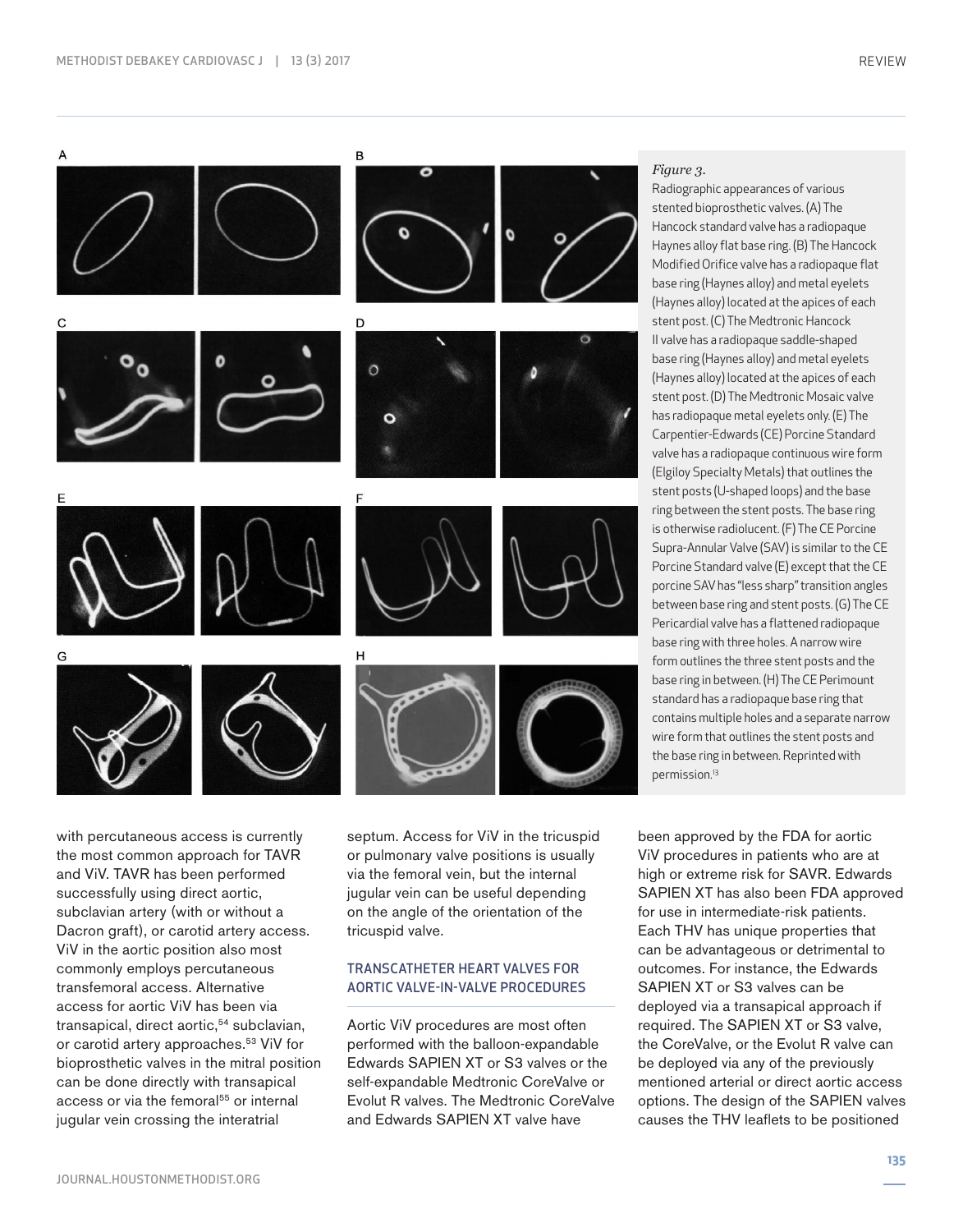intra-annularly, whereas the CoreValve and Evolut R valves allow for a supra-annular leaflet position. The taller height of the nitinol stent in the CoreValve and Evolut R valves may make coronary ostium access more difficult after deployment. The higher rates of permanent pacemaker implantation after self-expandable vs balloon-expandable THV reported after TAVR is not as significant after ViV, and the overall pacemaker requirement is much lower following ViV compared with TAVR.<sup>56</sup> The selfexpandable stents do not mandate rapid pacing for deployment, although it is often used for a more stable deployment. The Medtronic Evolut R can be recaptured, repositioned, and redeployed prior to release from the delivery system, which can aid in optimal positioning within the bioprosthetic valve.

The results of ViV have been improving with clinical experience and critical analysis of outcomes data from individual cases, case series, large registries, and in vitro experiments. Preoperative evaluation and surgical strategies have evolved as specific beneficial and detrimental outcomes are recognized, reported, and scrutinized. Patients undergoing ViV are at risk for the same complications that can occur with TAVR. However, the rigid structure and round geometry of the stented bioprosthetic valves may allow more consistent anchoring and fit of the expanded THV, resulting in less PVL when the valve is positioned appropriately. Moreover, the risk of annular disruption is less likely unless balloon expansion is aggressively performed. The rigid stented valves also protect the conduction system from compression with valve expansion, which lowers, but does not eliminate, the incidence of permanent pacemaker requirement compared with TAVR.56,57 The complications that have been specifically related to ViV procedures are high postprocedural gradients, coronary obstruction, and malposition and possible migration of the valve.

# CORONARY OBSTRUCTION

Coronary artery ostial obstruction may occur during TAVR and cause immediate or delayed myocardial ischemia. Acute obstruction usually results in rapid hemodynamic compromise and cardiogenic shock requiring immediate recognition and intervention. Even with rapid response, coronary obstruction by THV may have poor outcomes. Preoperative evaluation to recognize patients at high risk for coronary obstruction has decreased the risk of this complication during TAVR in native valves to  $<$  1%.<sup>58</sup> However, the risk of coronary obstruction is higher in ViV, especially in patients presenting with bioprosthetic aortic stenosis.59 The orientation of most stented bioprosthetic valves places the coronary ostia above the lowest point of the stented frame, and the struts are purposely placed away from the coronary ostia whenever possible. Patients with bicuspid aortic valves or anomalous positioning of the coronary arteries may have the coronary ostia closer to the struts of the implanted

valve. Stentless bioprosthetic valves or prior aortic root replacement may result in a coronary artery location close to the surgical valve leaflets. Supra-annular positioning of the stented bioprosthetic valve decreases the distance of the sewing ring from the coronary ostia.

The mechanism of coronary obstruction during ViV is usually displacement of the bioprosthetic valve leaflet towards the sinus of Valsalva, thereby obstructing the diastolic perfusion of the coronary ostium. The covered portion of the THV stent can also obstruct the coronary artery. Most often, the left coronary artery is involved, whereas obstruction of the right coronary ostium is less common. Preoperative characteristics that increase the risk of coronary artery obstruction include lower height of the coronary ostium above the valve annulus, narrow sinuses, narrow or low sinotubular junction, tall or bulky leaflets, and externally fixed leaflets or stentless valves.<sup>60</sup> These risk factors must be carefully analyzed with preoperative imaging and review of the valve type and technical details from the original SAVR, when available. Patients at high risk for coronary obstruction should be considered for redo SAVR if they are reasonable surgical candidates.

The risk of coronary obstruction can be further assessed during the ViV procedure by careful aortic root and direct coronary angiography. In patients at high risk for coronary obstruction and for redo SAVR, placing a guidewire with or without an undeployed coronary stent in the coronary artery can offer potentially lifesaving access to the coronary artery at risk should coronary obstruction occur. Stented bioprosthetic valves with tissue wrapped externally around the struts, such as the MITROFLOW (Sorin Group USA, Inc., Arvada, CO) and Trifecta™ (St. Jude Medical, St. Paul, MN) valves, may have an increased risk of coronary artery obstruction by the bioprosthetic valve leaflets after ViV. The THV type and size are also important considerations. A lower-profile balloonexpandable valve may be chosen if the coronary artery at risk is above the top of the bioprosthetic valve struts. A smallerdiameter valve or underinflation of the valve may result in less outward excursion of the leaflets,<sup>60</sup> but the resulting postprocedural gradients must be considered with this option. While the Valve-in-Valve International Data Registry (VIVID) reported a 3.5% incidence of coronary artery obstruction with a mortality rate of  $57.1\%$ ,  $61$  the incidence may be decreasing due to earlier recognition of the risk factors and honing of procedural strategies during ViV.57,60,62,63

## POSTPROCEDURAL GRADIENTS AFTER AORTIC VALVE-IN-VALVE

TAVR involves expanding the THV within the native valve, most often anchoring the THV within a calcified native valve annulus and variably mobile calcified valve leaflets. The radial forces of the balloon-expandable and self-expanding THV can expand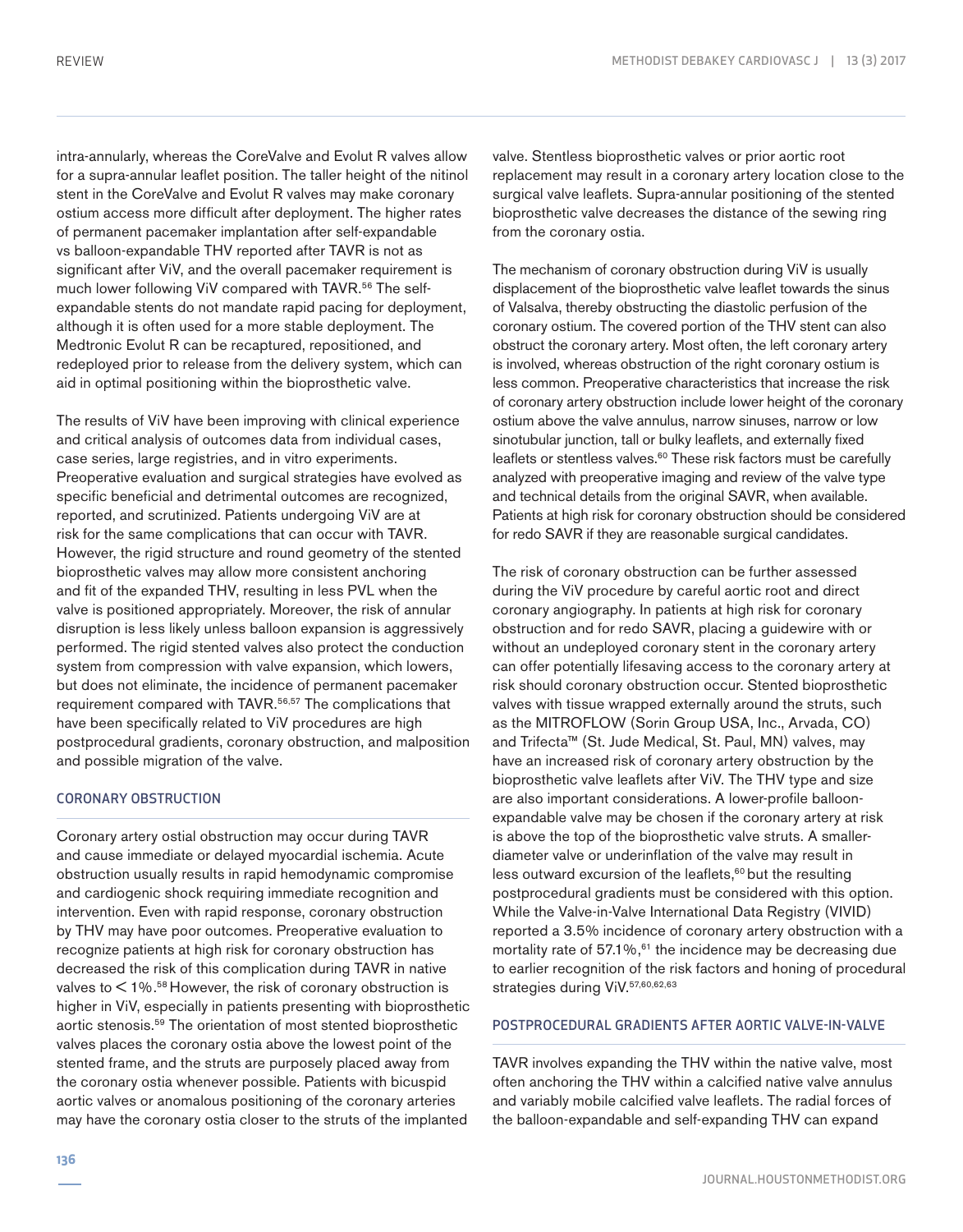the native valve structures. The relative size match of the THV to the native valve and the degree of calcification determines the completeness of expansion possible. An underexpanded valve can be postdilated with a balloon, often resulting in less PVL or immediate improvement of transvalvular gradients. Mean transvalvular gradients following TAVR in native valves usually range from 0 to 10 mm Hg.<sup>59</sup> The average mean gradients following ViV are higher, from 12.4 to 16 mm Hg.<sup>56,57,59</sup> While overexpansion of THV within a stentless bioprosthesis is often done to improve anchoring, opening a THV within a stented bioprosthetic valve offers fewer options.

The size and type of valve and the etiology of structural valve deterioration, as well as aortic root anatomy and valve implantation techniques, greatly influence the postprocedural gradients. The choice of THV type and size and the implant depth within the surgical valve are critical to optimize early and late outcomes of ViV. Smaller valves at the time of SAVR with increased gradients can result in earlier structural valve deterioration due to leaflet strain resulting in early calcification or leaflet tear.<sup>3</sup> It is necessary yet often difficult to determine whether high transvalvular gradients occurring years after SAVR are due to SVD or patient-prosthesis mismatch at the time of the initial surgery. Serial echocardiography may help but may not be available for review. In vitro experiments have examined the effects of valve type, size, and implant depth on postimplant gradients.34,64-66 The supra-annular configuration of the Medtronic CoreValve and Evolut R valve had lower gradients than sizematched intra-annular Edwards SAPIEN XT valves within stented valves in vitro. The internally attached leaflet valves tended to have lower gradients than the externally attached valves. Implant depth was critical, with higher implant depth conferring an advantage with lower gradients. Larger-size THV had better gradients except when placed into valves with a smaller internal diameter; this is likely due to underexpansion of the THV.34

In an in-depth analysis of the VIVID registry, Simonato et al.<sup>67</sup> reported the postprocedural gradients of ViV patients with various stented valves according to the THV implanted and the depth of implant. They defined high or low depth of impact post hoc based on the relative likelihood of increased gradients post-ViV. For Medtronic CoreValve Evolut R valves (157 patients), high implantation was defined as implant depth of ≤ 5 mm and low implantation defined as  $>$  5 mm below the bioprosthetic sewing ring. For Edwards SAPIEN XT valves (135 patients), high implantation was defined as implantation depth less than or equal to 10% of the height of the valve after expansion. High postprocedural gradients were defined as transvalvular mean gradient > 20 mm Hg after ViV. In the CoreValve group, the incidence of high gradient was 15% if the valve was implanted with a depth  $\leq 5$  mm and 34.2% if implanted  $> 5$  mm in depth (*P* = .03). In patients undergoing ViV with a SAPIEN XT valve,

the high-implantation group had elevated gradients in 18.5% vs 43.5% in the low-implantation group  $(P = .03)$ . The SAPIEN XT high-implantation group had more patients with small bioprosthetic valves and more patients with aortic stenosis as a result of SVD, which should put that group at higher risk for high gradients post-ViV. A valve implanted too high increases the risk of THV malposition with potential migration or embolization. Multivariate analysis from the study showed that higher implantation depth and use of CoreValve Evolut R for ViV decreased the likelihood of high postprocedural gradients, whereas SVD with aortic stenosis or mixed stenosis and regurgitation increased the risk of higher gradients compared with SVD due to aortic regurgitation. Patients with SVD and small bioprosthetic valves with an internal diameter < 20 mm are more likely to have high gradients (mean gradient  $>$  20 mm Hg) after ViV when performed with SAPIEN THV than with CoreValve THV.

With the constraints of the prior surgical valve, the ViV procedure must be carefully planned based on (1) angiographic, CT, and echocardiographic imaging; (2) previous operative reports and information about the bioprosthetic valve type and size; and (3) commercially available information about the true internal diameter, radiopaque markings, leaflet configuration, strut height, and rigidity. Useful downloadable applications such as the ViV Aortic app and the ViV Mitral app (UBQO, London, UK) have been developed to help physicians access information about specifications of various bioprosthetic valves in clinical use. If the valve type and labelled size are known and selected, the app will show examples of the in situ and fluoroscopic appearance, stent internal diameter and height, true internal diameter including the leaflets, suggestions for types of THV to be used, in situ photographs and fluoroscopic appearance of the suggested valve deployed within the given bioprosthetic valve, and optimal depth of deployment for each suggested THV. While these apps are a helpful guide, the strategy of the operation is always determined by the physician with meticulous preoperative planning and intraoperative decision making.

SVD in stented bioprosthetic valves resulting in aortic stenosis or mixed aortic stenosis and regurgitation is a risk factor for increased gradients after ViV due to thickened, fibrotic, or calcified leaflets decreasing the inner area within the relatively fixed valve structure. Pre-ViV balloon dilatation of bioprosthetic valves has been performed with caution, but most ViV procedures do not use predilatation due to the concern over leaflet or calcium fragmentation and embolism or acute aortic regurgitation with rapid hemodynamic compromise. High-pressure balloon dilatation of very small (labelled sized 19 or 21) bioprosthetic valves has been performed experimentally and clinically to fracture the sewing ring of valves in the aortic and pulmonary position, enabling implantation of a THV in patients at high risk for redo valve replacement.69,70 While this has been performed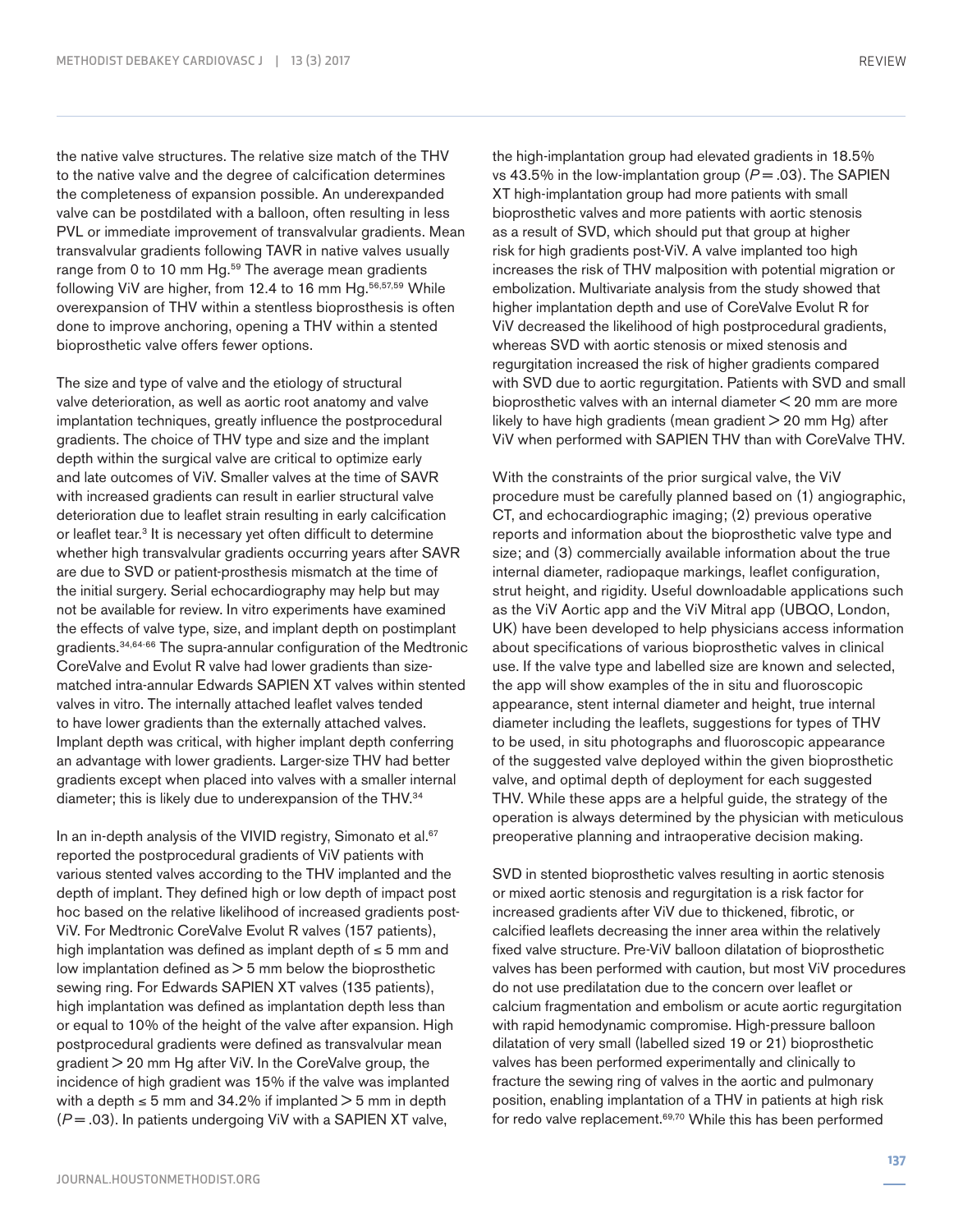successfully, the risk of embolization, acute aortic regurgitation, or rupture of the aortic annulus must be factored into the risk/benefit calculation, which most often would favor redo SAVR. In addition, the physical characteristics of the valve sewing ring must be understood prior to attempting this maneuver. Post-ViV balloon dilation can be performed, especially in valves placed in the supra-annular position in bioprosthetic valves with more flexible struts. Fluoroscopic imaging can often show underexpansion of the THV, and in the setting of PVL or higher-than-expected gradients, this can improve outcomes.

# VALVE-IN-VALVE COMPARED WITH REOPERATION SAVR

Several retrospective studies have compared the results of ViV versus redo SAVR.57,62,71 Despite higher predicted risk, operative mortality (0-6.4% for ViV vs 0-6.5% for redo SAVR) and 1-year survival rates were similar. In a casematched comparison between patients undergoing ViV or redo SAVR, Ejiofor et al.57 showed no statistical difference in operative mortality, strokes, permanent pacemakers, coronary obstruction, or mean postprocedural gradients. The ViV group had a higher incidence of mild PVL with no moderate or severe PVL, but there was no difference in 3-year survival (76.3% in the ViV group and 78.7% in the redo SAVR group). The redo SAVR patients had longer ICU and hospital stays and a significantly higher incidence of new onset atrial fibrillation (18.6% for ViV and 63.6% for redo SAVR).

Phan and colleagues<sup>56</sup> reported the results of a meta-analysis showing no difference in operative mortality despite older age (mean age 77.5 years in the ViV group and 66.7 years in the redo SAVR group) and despite more comorbidities and higher EuroSCORES in the ViV group. The rates of stroke and bleeding were higher after redo SAVR than ViV, but there was no significant difference in the need for a permanent pacemaker,

the incidence of PVL, or the pooled postprocedural mean transvalvular gradients (15.2 mm Hg for ViV vs 13.5 mm Hg for redo SAVR;  $P = .55$ ). In another meta-analysis, Villablanca et al.<sup>72</sup> reported no difference in long-term all-cause mortality, but ViV patients had a lower incidence of stroke, atrial fibrillation, acute kidney injury, and major bleeding. Redo SAVR had a lower incidence of vascular complications, aortic regurgitation, and pacemaker implantation.

# **CONCLUSION**

While redo SAVR is still considered the treatment of choice for younger patients at good surgical risk with severe SVD, ViV can be considered as an alternative, especially in older patients and those with comorbidities who are at higher risk for redo SAVR. The differential diagnosis of SVD must be considered, and it is critical to rule out high gradients due to patientprosthesis mismatch and endocarditis in patients with bioprosthetic aortic valve stenosis. It is also important to differentiate between PVL and intravalvular aortic regurgitation, which can be difficult due to shadowing from the bioprosthetic valve structure. Understanding the risks and technical limitations of the ViV procedure is necessary in order to offer patients a valid informed consent that includes an accurate assessment of the risks and benefits of ViV vs redo SAVR vs medical management.

When ViV is considered to be the appropriate procedure, the surgeon must thoroughly analyze the type and size of valve used, how it was implanted, and the anatomy of the aortic root, coronary arteries, and vascular access options. Choosing the appropriate THV type, size, and implant depth during preoperative planning requires diligent analysis of preoperative imaging as well as the use of adjuncts such as published images and apps to anticipate the fit of the ViV, the fluoroscopic appearance, and visible landmarks. The experience with

ViV should also influence the strategies of SAVR in anticipation of a potential ViV procedure that may be required in the future. With the trend toward more frequent use of bioprosthetic valves in younger patients, surgeons should consider the valve type and size at the time of the SAVR. For instance, a 78-year-old patient weighing more than 280 pounds recently presented with SVD; the surgeon had implanted a 27 mm Medtronic Mosaic valve 13 years prior with an aortic root enlargement to avoid using a 23-mm bioprosthetic valve at the time of initial SAVR. The ViV procedure was technically simplified by the larger valve, and the postprocedural gradient was 5 mm Hg. The heart team was "virtually" thanking the original surgeon throughout the procedure for making the ViV procedure more technically favorable.

## KEY POINTS

- Transcatheter aortic valve-in-valve procedures can be performed safely in selected patients as a less-invasive option to avoid reoperative surgical aortic valve replacement.
- Thorough and detailed preoperative planning by the heart team is critical to optimize the outcomes of the operation.
- Knowing the results of experimental and clinical valve-invalve procedures helps physicians evaluate the risks and benefits for individual patients to determine whether valve-in-valve or redo surgical aortic valve replacement is preferable.
- Choices of valve types, valve sizes, and implantation techniques at the time of the original surgical aortic valve replacement can affect the technical success of a potential transcatheter valve-in-valve procedure years later.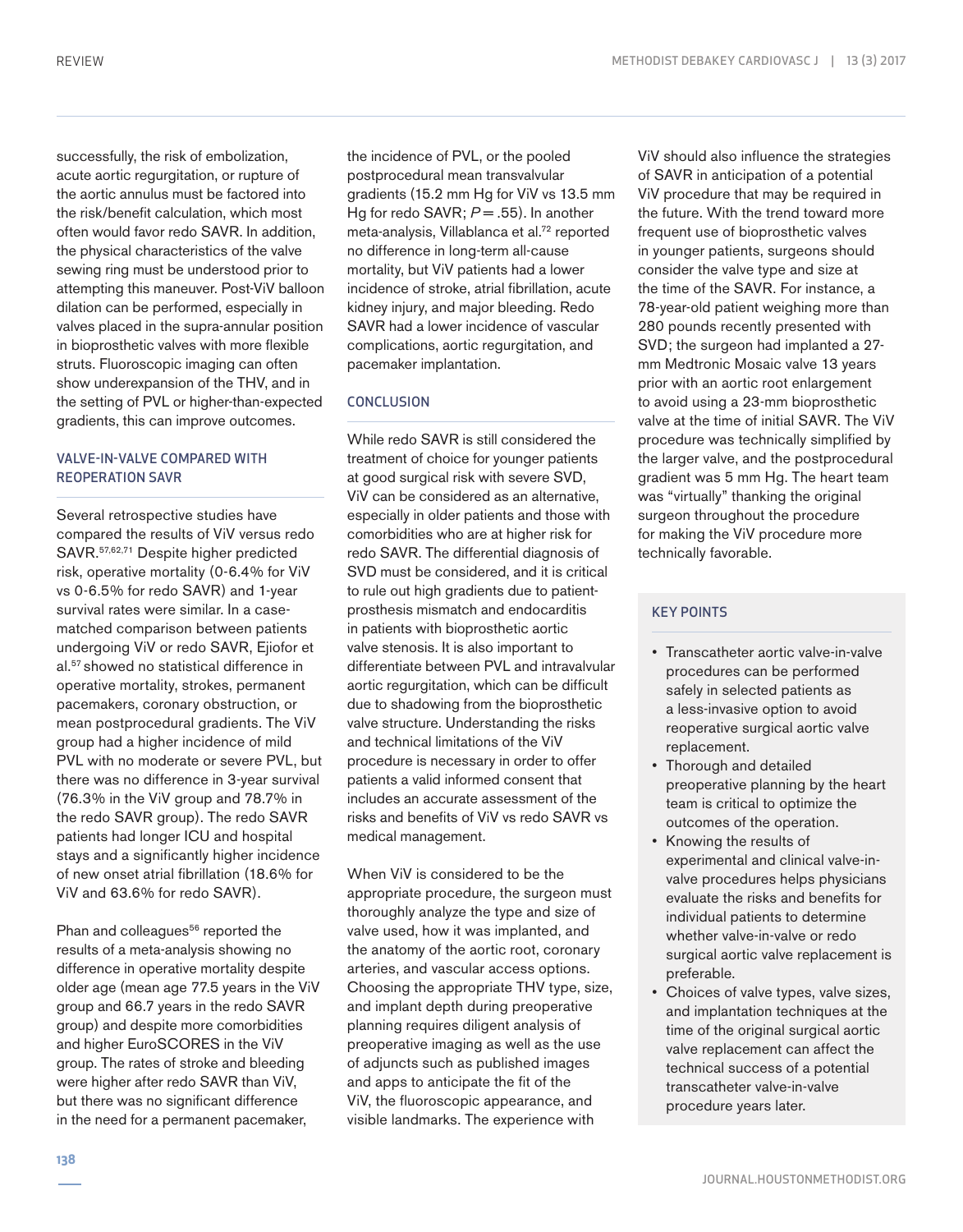#### **Conflict of Interest Disclosure**

Dr. Reardon conducts research on behalf of Medtronic, Boston Scientific Corp., and St. Jude Medical, Inc./Abbott.

#### **Keywords**

surgical aortic valve replacement, transcatheter aortic valve replacement, valve-in-valve repair, bioprosthetic valves, SAVR, TAVR

#### **REFERENCES**

- 1. Brown JM, O'Brien SM, Wu C, Sikora JA, Griffith BP, Gammie JS. Isolated aortic valve replacement in North America comprising 108,687 patients in 10 years: changes in risks, valve types, and outcomes in the Society of Thoracic Surgeons National Database. J Thorac Cardiovasc Surg. 2009;137:82-90.
- 2. Zellner JL, Kratz JM, Crumbley AJ 3rd, Stroud MR, Bradley SM, Sade RM, Crawford FA Jr. Long-term experience with the St. Jude Medical valve prosthesis. Ann Thorac Surg 1999;68:1210-8.
- 3. Johnston DR, Soltesz EG, Vakil N, et al. Longterm durability of bioprosthetic aortic valves: implications from 12,569 implants. Ann Thorac Surg. 2015 Apr;99(4):1239-47.
- 4. Bourguignon T, Lhommet P, El Khoury R, et al. Very long-term outcomes of the Carpentier-Edwards Perimount aortic valve in patients aged 50-65 years. Eur J Cardiothorac Surg. 2016 May;49(5):1462-8.
- 5. McClure RS, Narayanasamy N, Wiegerinck E, et al. Late outcomes for aortic valve replacement with the Carpentier-Edwards pericardial bioprosthesis: up to 17-year follow-up in 1,000 patients. Ann Thorac Surg. 2010 May;89(5):1410-6.
- 6. Leontyev S, Borger MA, Davierwala P, et al. Redo aortic valve surgery: early and late outcomes. Ann Thorac Surg. 2011 Apr;91(4):1120-6.
- 7. Hammermeister KE, Sethi GK, Henderson WG, Oprian C, Kim T, Rahimtoola S. A comparison of outcomes in men 11 years after heart-

valve replacement with a mechanical valve or bioprosthesis. Veterans Affairs Cooperative Study on Valvular Heart Disease. N Engl J Med. 1993 May 6;328(18):1289-96.

- 8. Chan V, Jamieson WR, Germann E, et al. Performance of bioprostheses and mechanical prostheses assessed by composites of valverelated complications to 15 years after aortic valve replacement. J Thorac Cardiovasc Surg. 2006 Jun;131(6):1267-73.
- 9. Ruel M, Chan V, Bédard P, et al. Very Long-Term Survival Implications of Heart Valve Replacement With Tissue Versus Mechanical Prostheses in Adults <60 Years of Age. Circulation. 2007;116(11 Suppl): 1294-300.
- 10. Chiang YP, Chikwe J, Moskowitz AJ, Itagaki S, Adams DH, Egorova NN. Survival and long-term outcomes following bioprosthetic vs mechanical aortic valve replacement in patients aged 50 to 69 years. JAMA. 2014 Oct 1;312(13):1323-9.
- 11. Reul GJ Jr, Cooley DA, Duncan JM, et al. Valve failure with the Ionescu-Shiley bovine pericardial bioprosthesis: analysis of 2680 patients. J Vasc Surg. 1985 Jan;2(1):192- 204.
- 12. Urso S, Calderón P, Sadaba R, et al. Patientprosthesis mismatch in patients undergoing bioprosthetic aortic valve implantation increases risk of reoperation for structural valve deterioration. J Card Surg. 2014 Jul;29(4):439-44.
- 13. Piazza N, Bleiziffer S, Brockmann G, et al. Transcatheter aortic valve implantation for failing surgical aortic bioprosthetic valve: from concept to clinical application and evaluation (part 1). JACC Cardiovasc Interv. 2011 Jul;4(7):721-32.
- 14. Mohty D, Dumesnil JG, Echahidi N, et al. Impact of prosthesis-patient mismatch on longterm survival after aortic valve replacement: influence of age, obesity, and left ventricular dysfunction. J Am Coll Cardiol. 2009 Jan 6;53(1):39-47.
- 15. Hong S, Yi G, Youn YN, Lee S, Yoo KJ, Chang BC. Effect of the prosthesis-patient mismatch on long-term clinical outcomes after isolated aortic valve replacement for aortic stenosis: a prospective observational study. J Thorac Cardiovasc Surg. 2013 Nov;146(5):1098-104.
- 16. Pibarot P, Weissman NJ, Stewart WJ, et al. Incidence and sequelae of prosthesis-patient mismatch in transcatheter versus surgical valve replacement in high-risk patients with severe aortic stenosis: a PARTNER trial cohort--a analysis. J Am Coll Cardiol. 2014 Sep 30;64(13):1323-34.
- 17. Mihaljevic T, Nowicki ER, Rajeswaran J, et al. Survival after valve replacement for aortic stenosis: implications for decision making. J Thorac Cardiovasc Surg. 2008 Jun;135(6):1270-8; discussion 1278-9.
- 18. Flameng W, Herregods MC, Vercalsteren M, Herijgers P, Bogaerts K, Meuris B. Prosthesispatient mismatch predicts structural valve degeneration in bioprosthetic heart valves. Circulation. 2010 May 18;121(19):2123-9.
- 19. Cohn LH, Aranki SF, Rizzo RJ, et al. Decrease in operative risk of reoperative valve surgery. Ann Thorac Surg. 1993 Jul;56(1):15-20; discussion 20-1.
- 20. Chan V, Lam BK, Rubens FD, et al. Long-term evaluation of biological versus mechanical prosthesis use at reoperative aortic valve replacement. J Thorac Cardiovasc Surg. 2012 Jul;144(1):146-51.
- 21. Kirsch M, Nakashima K, Kubota S, Houël R, Hillion ML, Loisance D. The risk of reoperative heart valve procedures in Octogenarian patients. J Heart Valve Dis. 2004 Nov;13(6):991-6; discussion 996.
- 22. Jaussaud N, Gariboldi V, Giorgi R, et al. Risk of reoperation for aortic bioprosthesis dysfunction. J Heart Valve Dis. 2009 May;18(3):256-61.
- 23. Leon MB, Smith CR, Mack M, et al.; PARTNER Trial Investigators. Transcatheter aortic-valve implantation for aortic stenosis in patients who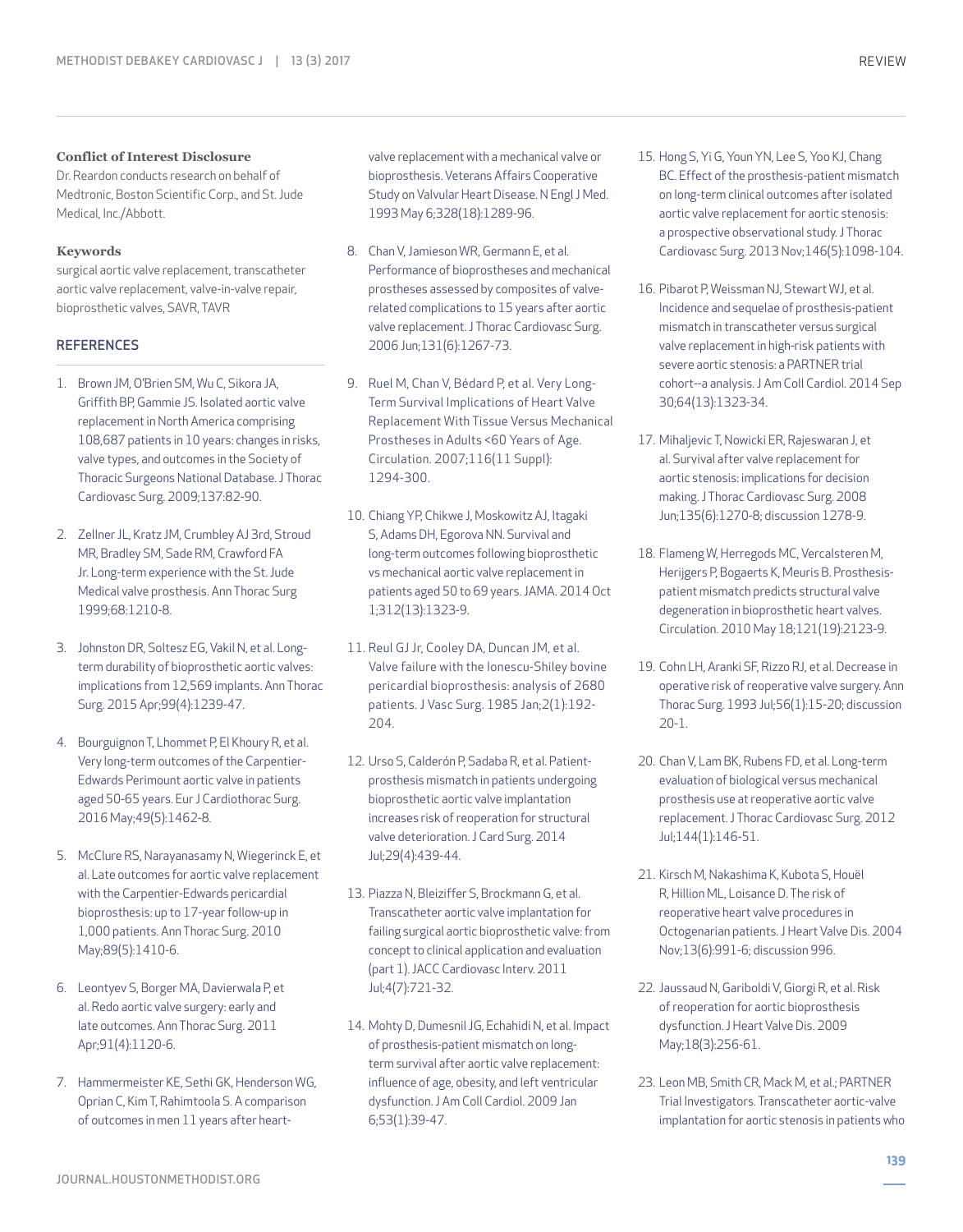cannot undergo surgery. N Engl J Med. 2010 Oct 21;363(17):1597-607.

- 24. Popma JJ, Adams DH, Reardon MJ, et al.; CoreValve United States Clinical Investigators. Transcatheter aortic valve replacement using a self-expanding bioprosthesis in patients with severe aortic stenosis at extreme risk for surgery. J Am Coll Cardiol. 2014 May 20;63(19):1972-81.
- 25. Smith CR, Leon MB, Mack MJ, et al.; PARTNER Trial Investigators. Transcatheter versus surgical aortic-valve replacement in high-risk patients. N Engl J Med. 2011 Jun 9;364(23):2187-98.
- 26. Adams DH, Popma JJ, Reardon MJ. Transcatheter aortic-valve replacement with a self-expanding prosthesis. N Engl J Med. 2014 Sep 4;371(10):967-8.
- 27. Reardon MJ, Van Mieghem NM, Popma JJ, et al.; SURTAVI Investigators. Surgical or transcatheter aortic-valve replacement in intermediate-risk patients. N Engl J Med. 2017 Apr 6;376(14):1321-31.
- 28. Leon MB, Smith CR, Mack MJ, et al. Transcatheter or Surgical Aortic-Valve Replacement in Intermediate-Risk Patients. N Engl J Med. 2016 Apr 28;374(17):1609-20.
- 29. Gurvitch R, Tay EL, Wijesinghe N, et al. Transcatheter aortic valve implantation: lessons from the learning curve of the first 270 high-risk patients. Catheter Cardiovasc Interv. 2011 Dec 1;78(7):977-84.
- 30. Suri RM, Minha S, Alli O, et al. Learning curves for transapical transcatheter aortic valve replacement in the PARTNER-I trial: Technical performance, success, and safety. J Thorac Cardiovasc Surg. 2016 Sep;152(3):773-780.e14.
- 31. Walther T, Falk V, Dewey T, et al. Valve-in-a-valve concept for transcatheter minimally invasive repeat xenograft implantation. J Am Coll Cardiol. 2007 Jul 3;50(1):56-60.
- 32. Azadani AN, Jaussaud N, Matthews PB, Ge L, Chuter TA, Tseng EE. Transcatheter aortic

valves inadequately relieve stenosis in small degenerated bioprostheses. Interact Cardiovasc Thorac Surg. 2010 Jul;11(1):70-7.

- 33. Azadani AN, Tseng EE. Transcatheter valvein-valve implantation for failing bioprosthetic valves. Future Cardiol. 2010 Nov;6(6):811-31.
- 34. Azadani AN, Reardon M, Simonato M, et al. Effect of transcatheter aortic valve size and position on valve-in-valve hemodynamics: An in vitro study. J Thorac Cardiovasc Surg. 2017 Jun;153(6):1303-15.
- 35. Wenaweser P, Buellesfeld L, Gerckens U, Grube E. Percutaneous aortic valve replacement for severe aortic regurgitation in degenerated bioprosthesis: the first valve in valve procedure using the Corevalve Revalving system. Catheter Cardiovasc Interv. 2007 Nov 1;70(5):760-4.
- 36. Walther T, Kempfert J, Borger MA, et al. Human minimally invasive off-pump valve-ina-valve implantation. Ann Thorac Surg. 2008 Mar;85(3):1072-3.
- 37. Ruiz CE, Laborde JC, Condado JF, Chiam PT, Condado JA. First percutaneous transcatheter aortic valve-in-valve implant with three year follow-up. Catheter Cardiovasc Interv. 2008 Aug 1;72(2):143-8.
- 38. Cheung A, Webb JG, Wong DR, et al. Transapical transcatheter mitral valve-in-valve implantation in a human. Ann Thorac Surg. 2009 Mar;87(3):e18-20.
- 39. Ye J, Webb JG, Cheung A, et al. Transcatheter valve-in-valve aortic valve implantation: 16-month follow-up. Ann Thorac Surg. 2009 Oct;88(4):1322-4.
- 40. Klaaborg KE, Egeblad H, Jakobsen CJ, et al. Transapical transcatheter treatment of a stenosed aortic valve bioprosthesis using the Edwards SAPIEN Transcatheter Heart Valve. Ann Thorac Surg. 2009 Jun;87(6):1943-6.
- 41. Kelpis TG, Mezilis NE, Ninios VN, Pitsis AA. Minimally invasive transapical aortic valvein-a-valve implantation for severe aortic regurgitation in a degenerated stentless

bioprosthesis. J Thorac Cardiovasc Surg. 2009 Oct;138(4):1018-20.

- 42. Rodés-Cabau J, Dumont E, Doyle D, Lemieux J. Transcatheter valve-in-valve implantation for the treatment of stentless aortic valve dysfunction. J Thorac Cardiovasc Surg. 2010 Jul;140(1):246-8.
- 43. Webb JG, Wood DA, Ye J, et al. Transcatheter valve-in-valve implantation for failed bioprosthetic heart valves. Circulation. 2010 Apr 27;121(16):1848-57.
- 44. Seiffert M, Franzen O, Conradi L, et al. Series of transcatheter valve-in-valve implantations in high-risk patients with degenerated bioprostheses in aortic and mitral position. Catheter Cardiovasc Interv. 2010 Oct 1;76(4):608-15.
- 45. Gurvitch R, Cheung A, Ye J, et al. Transcatheter valve-in-valve implantation for failed surgical bioprosthetic valves. J Am Coll Cardiol. 2011 Nov 15;58(21):2196-209.
- 46. Bedogni F, Laudisa ML, Pizzocri S, et al. Transcatheter valve-in-valve implantation using Corevalve Revalving System for failed surgical aortic bioprostheses. JACC Cardiovasc Interv. 2011 Nov;4(11):1228-34.
- 47. Wilbring M, Alexiou K, Tugtekin SM, et al. Transcatheter valve-in-valve therapies: patient selection, prosthesis assessment and selection, results, and future directions. Curr Cardiol Rep. 2013 Mar;15(3):341.
- 48. Mylotte D, Lange R, Martucci G, Piazza N. Transcatheter heart valve implantation for failing surgical bioprostheses: technical considerations and evidence for valve-in-valve procedures. Heart. 2013 Jul;99(13):960-7.
- 49. Deeb GM, Chetcuti SJ, Reardon MJ, et al. 1-year results in patients undergoing transcatheter aortic valve replacement with failed surgical bioprostheses. JACC Cardiovasc Interv. 2017 May 22;10(10):1034-44.
- 50. Dumont E, Lemieux J, Doyle D, Rodés-Cabau J. Feasibility of transapical aortic valve